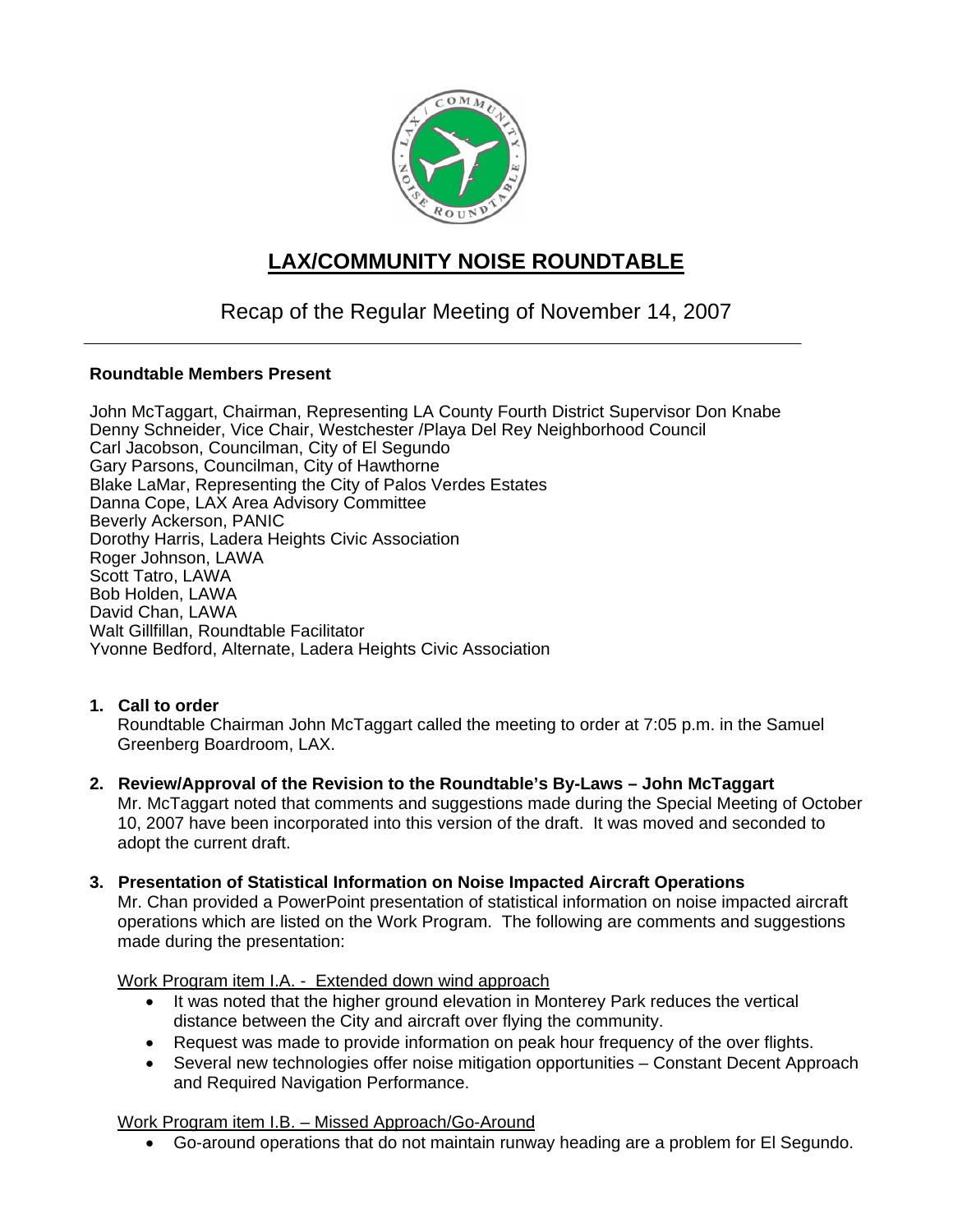• Tracking these operations requires manual data processing with the current noise management data system.

Work Program item II.A – East departures during Over Ocean Operations

- One potential mitigation measure would be a right turn at the Harbor Freeway, then to the ocean before tuning west. This could cause a shifting of noise and a conflict with aircraft flying the LAXX DP.
- The better performance characteristics of newer aircraft may allow westerly departures that are currently limited in older aircraft.
- At one time, there was a consideration of a "paper trail" reporting process for nonobservance of the Over Ocean Operations procedure.

# Work Program item II.B – Early turns of aircraft departing to the west

- LAWA staff is setting up a bi-monthly meeting with the FAA tower manager to discuss noise issues.
- Some over flights of El Segundo are related to the south runway project that is scheduled for completion in July 2008.
- Samples of flight tracks were presented for early turns occurring on September  $9<sup>th</sup>$  and  $19^{th}$ .

Work Program item II.D – Improperly flown loop departures

• Request was made to provide altitude information on this operation.

# Work Program item II.C – Turboprop community over flight

- FAA may be able to look into routing turboprop traffic around the Peninsula.
- It was noted that the rain storm on September 21<sup>st</sup> and 22<sup>nd</sup> may have cause some jet traffic over the Peninsula.

General comments that were made included reference to the preferential use of the inboard runways for departures; the breakdown of flight data during peak air traffic hours; update of this data at the January 2008 meeting; the presentation of a "Noise 101" course for the Roundtable members; inclusion of unusual weather conditions.

# **4. Status Reports – LAWA Staff**

Progress report on priority assignment to Roundtable's Work Program – LAWA staff presented a Program Summary for the Roundtable's consideration that noted a schedule for consideration, an assignment of categories and priorities of each work item. It was noted that this needed to be flexible to accommodate the Roundtable member's interests during the year. It was suggested that a log be created to keep track of the Roundtable's correspondence.

Progress on new noise monitoring system installation – LAWA staff reported that, currently, 14 monitors have been installed at VNY, 22 at LAX and 8 at ONT.

Progress on FAR Part 161 Study – There continues to be a delay awaiting the forecast of aircraft fleet mix to be produced by the Specific Plan Amendment Study.

### **5**. **Staff Reports – LAWA Staff**

Mr. Tatro reported on his attendance at the Noise Working Group of the Committee on Environmental Protection (CAEP) where the emphasis was on the technical aspects. There was a focus on the air emissions questions.